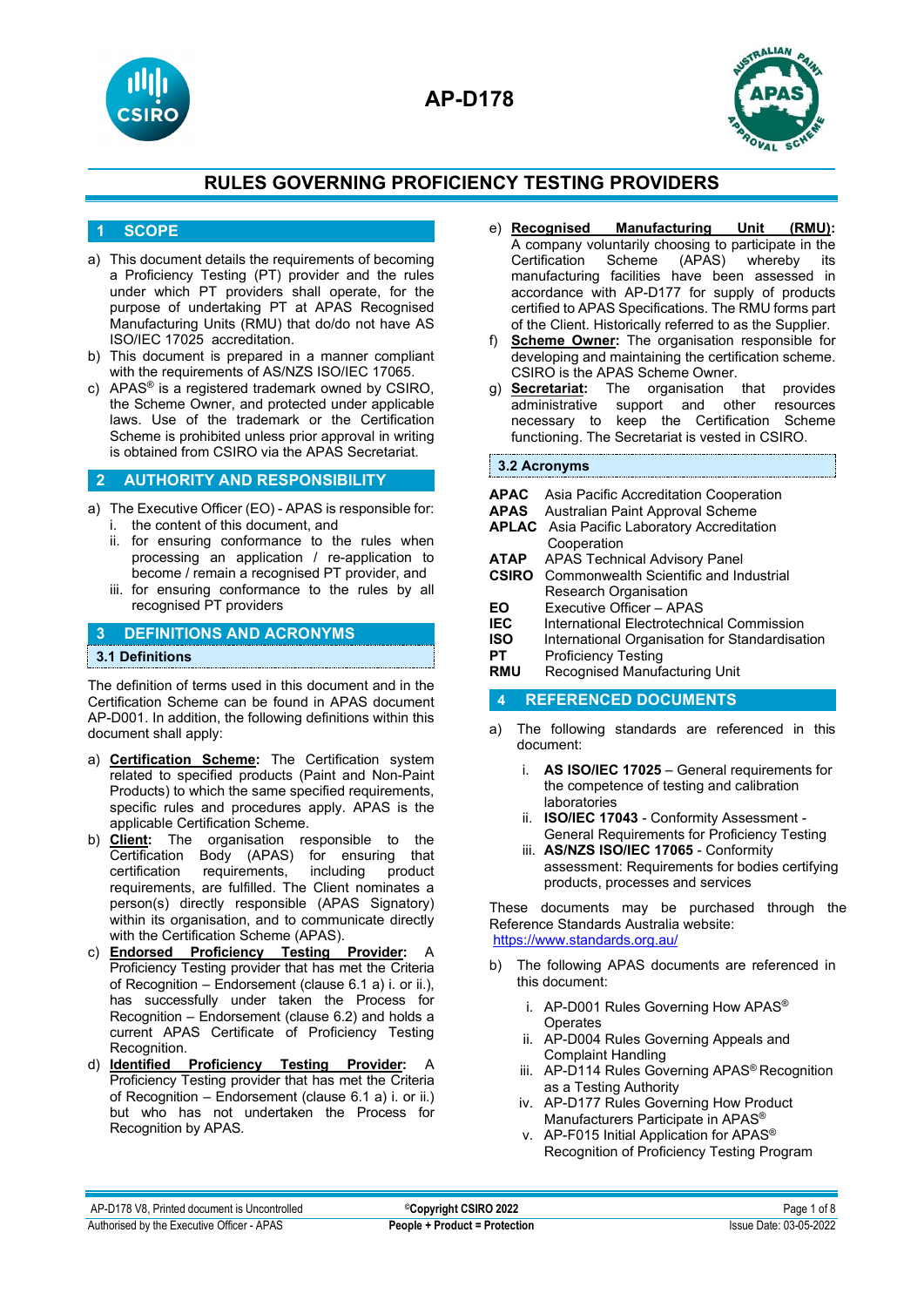



All APAS documents (except AP-F015) are available for download from the APAS website: <https://vs.csiro.au/apas/documents/>

## **5 BACKGROUND**

- a) APAS previously ensured technical competence among the RMU community by mandating AS ISO/IEC 17025 accreditation for all laboratories involved in product development and / or quality control testing of APAS certified products.
- b) When this requirement was relaxed, an alternative means of demonstrating technical competence had to be implemented, and a program of proficiency testing was set in place.
- c) APAS now requires that laboratories:
	- i. **With** AS ISO/IEC 17025 accreditation: participate in one (1) PT program every two (2) years, as per the requirements of maintaining their ongoing accreditation once achieved.
	- ii.**Without** AS ISO/IEC 17025 accreditation: participate in at least two (2) PT programs per year; except as per clause 5 e) below.
- d) Every effort by the PT provider must be made to ensure Clients receive samples to suit their testing equipment and capability i.e., Protective Coatings test samples sent to Clients who manufacture Protective Coatings products etc.
- e) Where the nature of the product(s) and the tests applied by the PT provider does not suit the capacity of the RMU (not applicable to their manufactured product range) the RMU shall develop, document and maintain alternative means for demonstrating technical compliance in a manner similar to an external PT provider i.e., Proficiency Testing to be carried out not less than twice per calendar year. Test methods shall be chosen from clause 8, Appendix A, and test results and statistical analysis (where applicable) shall be kept. For further information, refer to APAS document AP-D114.

## **6 RULES**

## **6.1 Criteria for Recognition - Endorsement**

- a) Applicants shall be at the discretion of the CSIRO Secretariat, and shall be either:
	- i. Externally accredited against the requirements of ISO/IEC 17043 or,
	- ii. A high-profile organisation such as a laboratory, industry association or professional/technical/ education body, active wholly or partly in the coatings industry.

**NOTE:** Historically, Applicants who were suitably qualified for admittance to at least Associate Membership of APLAC (a cooperation of accreditation bodies in the Asia Pacific region that accredit testing, calibration and inspection services) were also acceptable. With the merger of APLAC and the Pacific Accreditation Cooperation (PAC) in January 2019

(forming Asia Pacific Accreditation Cooperation – APAC), the provision that previously allowed Associate Membership was removed, limiting membership to accreditation and certification bodies only.

- b) Applicants shall have the capability to ensure consistently homogeneous samples of surface coating materials of all different types (Architectural, Decorative, Road Marking, Protective Coating, Flooring, Specialty etc) are prepared and distributed for testing.
- c) The Applicant shall have the capability and capacity to conduct two (2) PT programs per calendar year for Clients without AS ISO/IEC 17025 accreditation (where applicable) and one (1) PT program every two (2) years for those with AS ISO/IEC 17025 accreditation, as per clause 5 c).
- d) Each PT program shall consist of four (4) surface coating material tests chosen at random from the list in clause 8, Appendix A below. The tests chosen must be applicable to the material sample sent to the Client under test. An exception to the number of tests may occur with some surface coating materials, for example Cold Applied Plastic and Thermoplastic pavement marking materials, that have limited laboratory tests.
- e) Tests chosen shall not be part of the program more than two (2) consecutive times. An exception may occur if the surface coating material type has limited laboratory tests, refer to clause 6.1 d) above.
- f) The format and content of reports to participants shall be agreed between APAS and the Applicant prior to the granting of recognition.
- g) The report format shall have the capability of maintaining participant confidentiality. Individual participant reports shall only identify their own results and the overall industry result (average).
- h) The EO shall establish and maintain a listing of organisations and their contact details who do/do not have AS ISO/IEC 17025 accreditation and are required to demonstrate technical competence. This list is confidential and is not supplied externally.
- i) Program participants are located in Australia and overseas. The Applicant's processes and procedures shall be able to accommodate international participants – postage and handling.

## **6.2 Process for Recognition - Endorsement**

- a) The Applicant shall make an application to APAS using APAS form AP-F015. This form is available from the EO.
- b) All supporting evidence demonstrating conformance to either of the elements of clause 6.1 a) shall be provided with the application.
- c) In addition to clause  $6.2$  b), the following evidence shall also be provided:
	- i. A copy of the procedure to be used to generate uniform, homogenous samples for testing.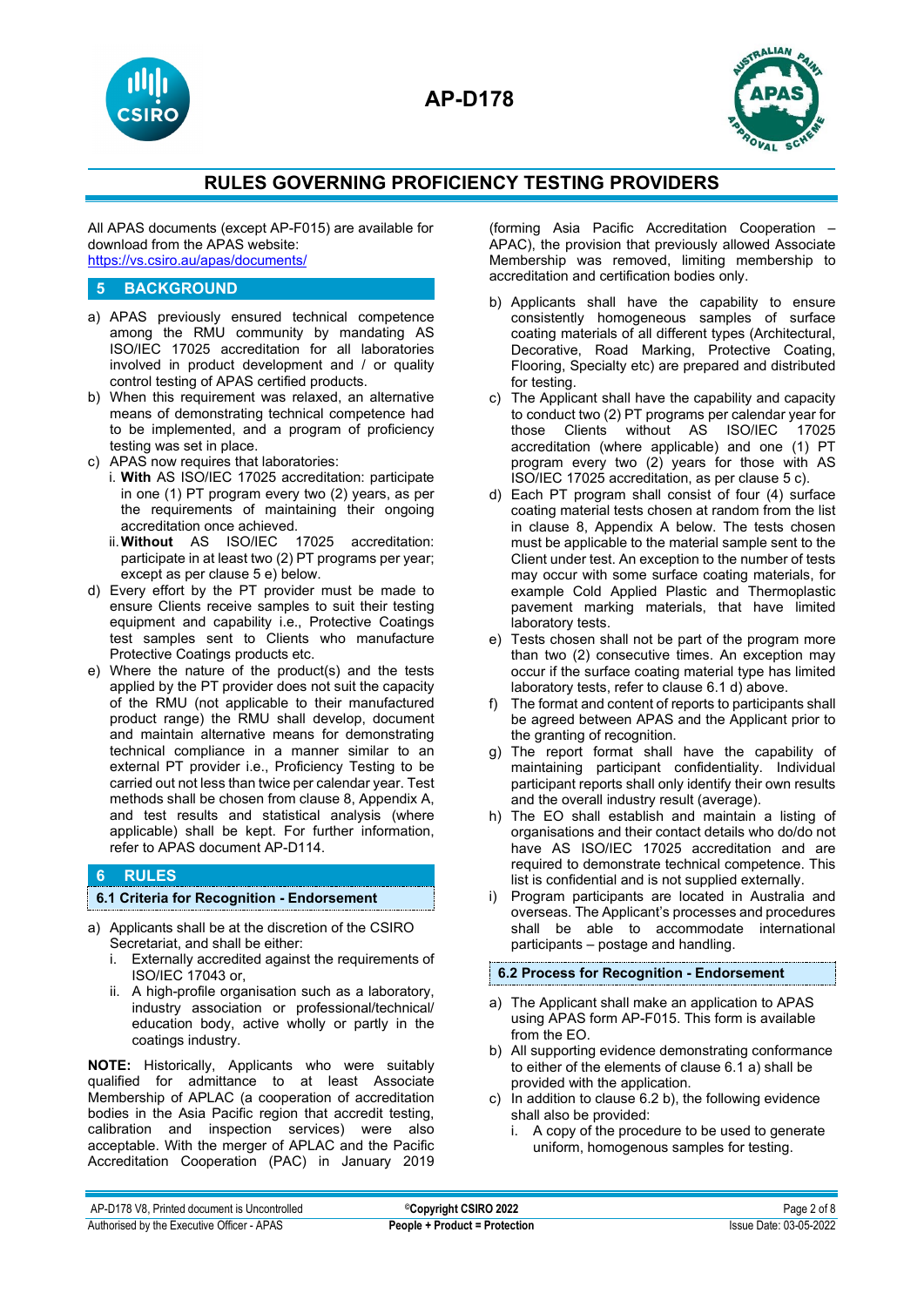



- ii. Details of target timelines from sample request, to sample delivery, to receipt of testing results, to final report generation.
- iii. A copy of the process to be used to analyse the incoming results. The process shall include statistical analyses of the results including the calculation of z-scores.
- iv. A copy of a sample final report.
- d) The EO shall review all elements of the application, including the format of the final report, to ensure the Applicant will provide the technical rigour, scientific accuracy and meaningful results that are appropriate to APAS.
- e) The EO shall resolve with the applicant any errors or omissions that will not prevent the application from proceeding.
- f) The application may be referred to the APAS Technical Advisory Panel (ATAP) for adjudication if deemed necessary, and appropriate by the EO.
- g) Where the EO and the Applicant are unable to resolve all issues identified in clause 6.2 e) above, the EO shall advise the Applicant that the application has been unsuccessful and shall include reason(s) for arriving at this decision.
- h) Where the EO is satisfied that all the application criteria have been met, the EO shall advise the Applicant in writing that their PT program is now recognised by APAS. A Certificate of Proficiency Testing Recognition shall be issued with an expiry date two (2) years from the date of Recognition (refer to clause 9 Appendix B for the current list of Endorsed and Identified Proficiency Testing Providers).

#### **6.3 Process for Re-Recognition - Endorsement**

- a) Prior to the expiry of the current Certificate of Proficiency Testing Recognition, the PT provider shall contact the EO advising whether they intend to seek re-recognition for their PT program.
- b) Where the PT provider opts to continue with their recognition, they shall provide a statement whether their program has undergone any changes to content, procedures or reporting.
- c) When a Recognised PT provider is considering any changes to the program, APAS shall be advised in

writing of the nature and the impact of the proposed changes. The onus is on the service provider to notify APAS **prior to** any changes being implemented.

d) The EO shall assess the nature and impact of the proposed changes and, provided they do not detract from the accuracy or quality of the PT program outputs, shall accept the revised program and advise the service provider in writing.

#### **6.4 Program Rules**

- a) The PT provider shall decide on the tests for the next program in accordance with clauses 6.1 e) to 6.1 g) inclusive.
- b) The PT provider shall invite each participant on the APAS listing of organisations and their contact details who do/do not have AS ISO/IEC 17025 accreditation to participate in the next round of testing.
- c) Test samples shall be despatched to each RMU who accepts the invitation by the PT provider. A **response due** date shall be nominated.
- d) The results shall be collated, statistically analysed, and a report prepared in accordance with clause 6.1 h).
- e)  $\overrightarrow{A}$  separate report identifying each participant in the program shall be prepared and submitted to APAS.
- f) The costs of the program shall be borne by the participant organisations, who will be invoiced by the PT provider.

#### **7 COMPLAINTS**

- a) APAS recognised Clients (participants in the PT testing) or Applicants (those seeking recognition as a PT provider), may lodge an appeal against a decision made and/or lodge a complaint against the APAS Certification Body, Certification Scheme, Scheme Owner or any of its processes or personnel.
- b) Appeals and complaints shall be subject to the process detailed in APAS document AP-D004.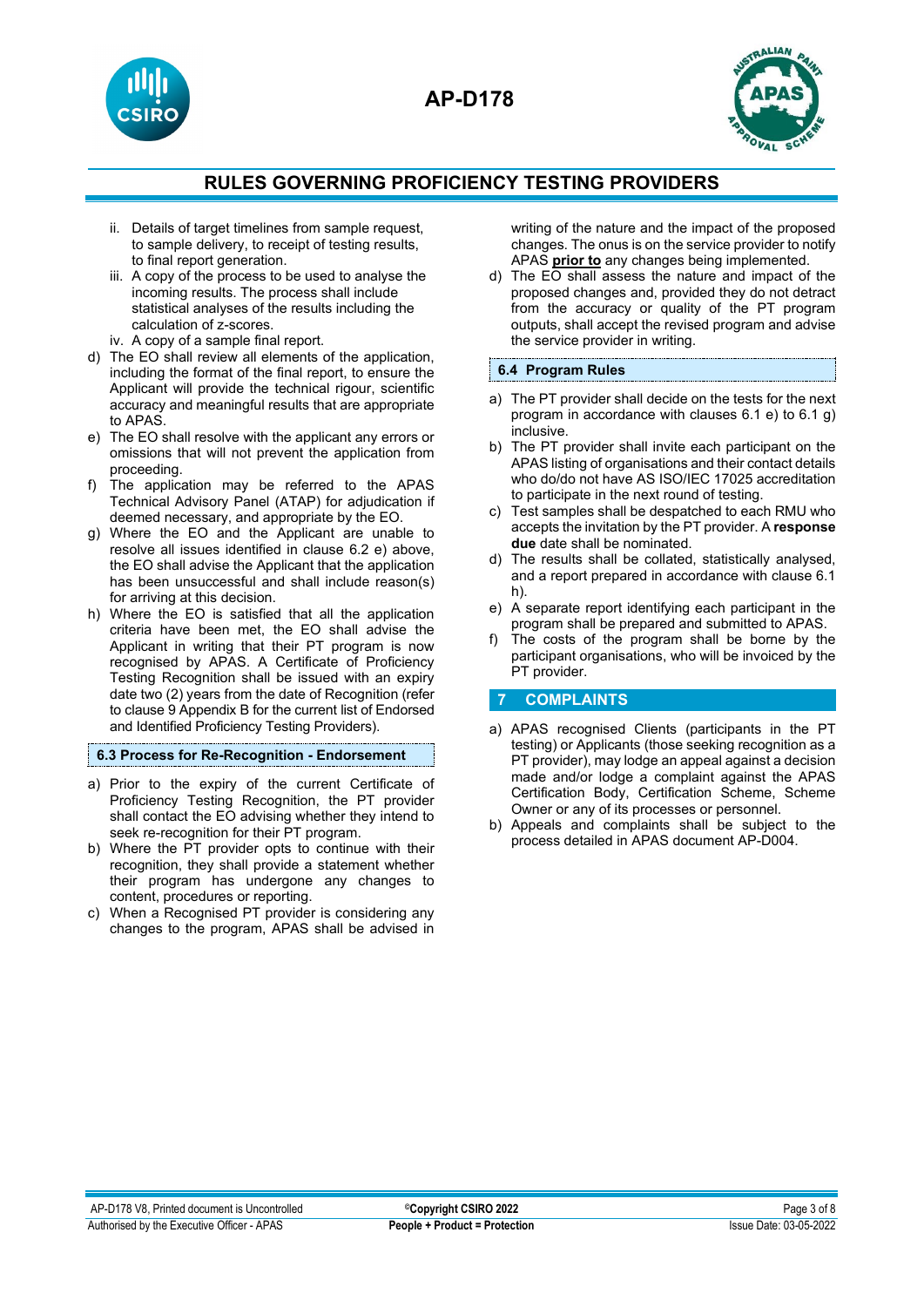



## **8 APPENDIX A**

| <b>TEST SELECTION</b>   |                                                                                                                                          |                                                |  |
|-------------------------|------------------------------------------------------------------------------------------------------------------------------------------|------------------------------------------------|--|
| <b>AS/NZS</b>           | <b>Test Title</b>                                                                                                                        | <b>Alternative</b><br><b>Test Method</b>       |  |
| 1580.102.1              | Paints and related materials - Methods of test - Sampling procedure                                                                      |                                                |  |
| 1580.103.11,3           | Paints and related materials - Methods of test - Examination and preparation of samples for<br>testing                                   | ISO 1513:1992                                  |  |
| 1580.107.3              | Paints and related materials - Methods of test - Determination of wet film thickness by gauge                                            |                                                |  |
| 1580.108.1              | Paints and related materials - Methods of test - Determination of dry film thickness on metallic<br>substrates - Non-destructive methods |                                                |  |
| 1580.202.1              | Paints and related materials - Methods of test - Density                                                                                 | ISO 2811-1;<br>ASTM D 1475-13                  |  |
| 1580.202.2              | Paints and related materials - Methods of test - Density of water-dispersed paints subject to<br>foaming                                 |                                                |  |
| 1580.202.4              | Paints and related materials - Methods of test - Determination of density by pressure cup                                                |                                                |  |
| 1580.204.1              | Paints and related materials - Methods of test - Fineness of grind                                                                       | <b>ISO 1524</b>                                |  |
| 1580.205.1              | Paints and related materials - Methods of test - Application properties - Brushing                                                       |                                                |  |
| 1580.205.21,3           | Paints and related materials - Methods of test - Application properties - Conventional spraying                                          |                                                |  |
| 1580.205.3              | Paints and related materials - Methods of test - Application properties - Roller Coating                                                 |                                                |  |
| 1580.205.41,3           | Paints and related materials - Methods of test - Application properties - Airless Spraying                                               |                                                |  |
| 1580.211.11,3           | Paints and related materials - Methods of test - Degree of settling                                                                      |                                                |  |
| 1580.211.2              | Paints and related materials - Methods of test - Ease of manual re-incorporation                                                         |                                                |  |
| 1580.213.2              | Paints and related materials - Methods of test - Dry hiding power - Contrast ratio                                                       | ISO 6504-3                                     |  |
| 1580.214.11,3           | Paints and related materials - Methods of test - Consistency - Stormer viscometer                                                        | <b>ASTM D562-10</b>                            |  |
| 1580 214.2              | Paints and related materials - Methods of test - Consistency - Flow cup                                                                  | EN ISO 2431;<br>DIN 53211                      |  |
| 1580 214.3              | Paints and related materials - Methods of test - Viscosity - Cone-and-plate                                                              | ISO 2884-1                                     |  |
| 1580.214.4              | Paints and related materials - Methods of test - Consistency - Rotothinner                                                               |                                                |  |
| 1580.214.5              | Paints and related materials - Methods of test - Consistency - Rotational viscometer                                                     | DIN 53019 (Part<br>1); ISO 2555;<br>ASTM D2196 |  |
| 1580.214.6              | Paints and related materials - Methods of test - Consistency - ISO Flow Cup                                                              |                                                |  |
| 1580.301.1              | Paints and related materials - Methods of test - Non-volatile content by mass                                                            |                                                |  |
| 1580.301.2              | Paints and related materials - Methods of test - Non-volatile content by volume (volume solids)                                          |                                                |  |
| 1580.408.5              | Paints and related materials - Methods of test - Adhesion - Pull-off test                                                                |                                                |  |
| 1580.401.1              | Paints and related materials - Methods of test - Surface dry condition                                                                   |                                                |  |
| 1580.401.3              | Paints and related materials - Methods of test - Drying times using a BK-type recorder                                                   | ASTM D5895-20;<br>ISO 9117-4                   |  |
| 1580.401.5              | Paints and related materials - Methods of test - Hard dry condition - Sanding test                                                       |                                                |  |
| 1580.401.6              | Paints and related materials - Methods of test - Hard dry condition (mechanical thumb test)                                              |                                                |  |
| 1580.401.81,3           | Paints and related materials - Methods of test - No-pick-up time of road marking paints                                                  |                                                |  |
| 1580.402.1              | Paints and related materials - Methods of test - Bend test                                                                               | ISO 1519:2002                                  |  |
| 1580.403.1              | Paints and related materials - Methods of test - Scratch resistance                                                                      |                                                |  |
| 1580.403.2 <sup>2</sup> | Paints and related materials - Methods of test - Abrasion resistance                                                                     |                                                |  |
| 1580.404.1              | Paints and related materials - Methods of test - Recoating properties                                                                    |                                                |  |
| 1580.405.1              | Paints and related materials - Methods of test - Determination of pencil hardness of paint film                                          | ASTM D3363;<br>ISO 15184                       |  |
| 1580.406.1              | Paints and related materials - Methods of test - Resistance to impact - Falling weight test<br>(Gardner-type tester)                     |                                                |  |
| 1580.408.2              | Paints and related materials - Methods of test - Adhesion - Knife test                                                                   | <b>ISO 2409</b>                                |  |
| 1580.408.4              | Paints and related materials - Methods of test - Adhesion (crosscut)                                                                     |                                                |  |
| 1580.409.1              | Paints and related materials - Methods of test - Resistance to mudcracking                                                               |                                                |  |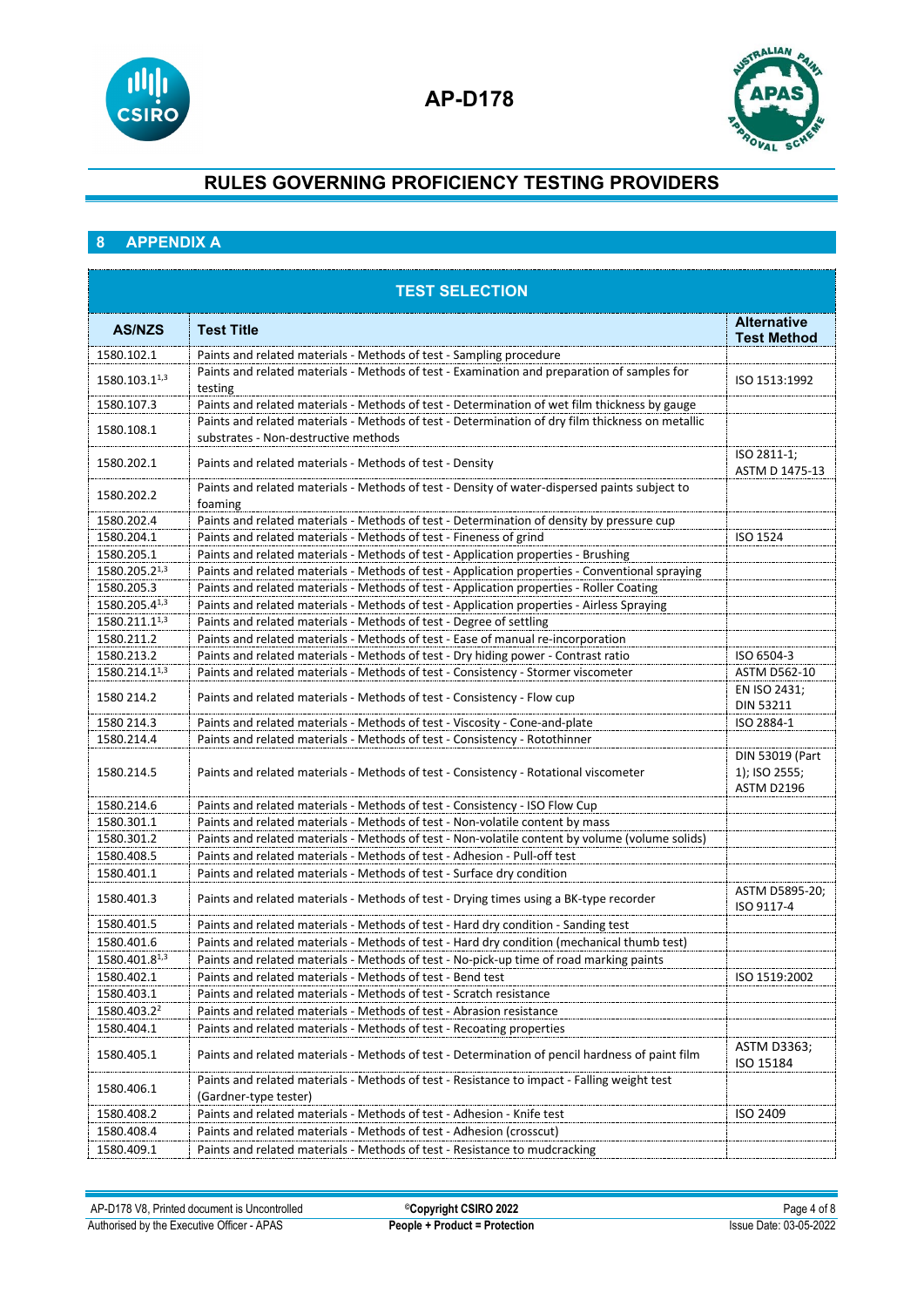



| <b>TEST SELECTION (Cont.,)</b>          |                                                                                                                                                                                       |                                          |  |  |
|-----------------------------------------|---------------------------------------------------------------------------------------------------------------------------------------------------------------------------------------|------------------------------------------|--|--|
| <b>AS/NZS</b>                           | <b>Test Title</b>                                                                                                                                                                     | <b>Alternative</b><br><b>Test Method</b> |  |  |
| 1580.409.2                              | Paints and related materials - Methods of test - Low temperature coalescence                                                                                                          |                                          |  |  |
| 1580.452.1                              | Paints and related materials - Methods of test - Resistance to humidity under condensation<br>conditions                                                                              |                                          |  |  |
| 1580.452.2                              | Paints and related materials - Methods of test - Resistance to corrosion - Salt droplet test                                                                                          |                                          |  |  |
| 1580.453.1                              | Paints and related materials - Methods of test - Resistance to solvent immersion                                                                                                      |                                          |  |  |
| 1580.456.1                              | Paints and related materials - Methods of test - Resistance to boiling water                                                                                                          |                                          |  |  |
| 1580.459.1                              | Paints and related materials - Methods of test - Resistance to washing                                                                                                                |                                          |  |  |
| 1580 505.1                              | Paints and related materials - Methods of test - pH of water-based paints                                                                                                             |                                          |  |  |
| 1580.455.1                              | Paints and related materials - Methods of test - Resistance to water at room temperature                                                                                              |                                          |  |  |
| 1580.601.11,2,3,4                       | Paints and related materials - Methods of test - Colour - Visual comparison                                                                                                           |                                          |  |  |
| 1580.602.21,3                           | Paints and related materials - Methods of test - Measurement of specular gloss of non-metallic<br>paint films at 20 degrees, 60 degrees and 85 degrees                                | ISO 2813                                 |  |  |
| 1580.603.1                              | Paints and related materials - Methods of test - Finish - General appearance                                                                                                          |                                          |  |  |
| 2009<br>clause 5.2                      | Glass beads for pavement-marking materials - Foreign Matter                                                                                                                           |                                          |  |  |
| 2009<br>clause 5.3                      | Glass beads for pavement-marking materials - Optical quality                                                                                                                          |                                          |  |  |
| 2009<br>clause $5.4/$<br>Appendix C     | Glass beads for pavement-marking materials - Size, Determination of Size Distribution of Glass<br><b>Beads</b>                                                                        |                                          |  |  |
| 2009<br>clause $5.5/$<br>Appendix D & E | Glass beads for pavement-marking materials - Shape; Determination of Roundness of Glass<br>Beads by Rolling Performance and Evaluation of Shape of Glass Beads by Optical Examination |                                          |  |  |
| 2009<br>clause $5.6/$<br>Appendix F     | Glass beads for pavement-marking materials - Colour; Determination of Colour of Glass Beads                                                                                           |                                          |  |  |
| 2009<br>clause $5.7/$<br>Appendix G     | Glass beads for pavement-marking materials - Water resistance; Determination of Water<br><b>Resistance of Glass Beads</b>                                                             |                                          |  |  |
| 2009<br>clause $5.8/$<br>Appendix H     | Glass beads for pavement-marking materials - Flow properties; Determination of the Prescence<br>of Moisture-proof Coatings                                                            |                                          |  |  |
| 2009<br>clause $5.9/$<br>Appendix L     | Glass beads for pavement-marking materials - Adhesion coating; Determination of Adhesion<br>Coating on Glass Beads                                                                    |                                          |  |  |
| 2009<br>clause 5.10 /<br>Appendix I     | Glass beads for pavement-marking materials - Refractive index; Determination of Refractive<br>Index of Glass Beads                                                                    |                                          |  |  |
| 2009<br>clause 5.11 /<br>Appendix N     | Glass beads for pavement-marking materials - Heavy metals; Heavy Metals in Glass Beads<br>intended for use in Pavement Marking Materials                                              |                                          |  |  |
| 2009<br>Appendix A                      | Glass beads for pavement-marking materials - Sampling and Preparation of Glass Beads for<br>Testing                                                                                   |                                          |  |  |
| 2009<br>Appendix M                      | Glass beads for pavement-marking materials - Retroreflectivity verification of type D-HR beads                                                                                        |                                          |  |  |
| AS 2341.18 <sup>2</sup>                 | Methods of testing bitumen and related roadmaking products - Determination of softening point<br>(ring and ball method)                                                               | EN 1871                                  |  |  |
| 4049.1<br>clause 7.1.2 /<br>Appendix D  | Paints and related materials - Pavement marking materials - Solvent-borne paint - For use with<br>surface applied glass beads - Fineness of paint                                     |                                          |  |  |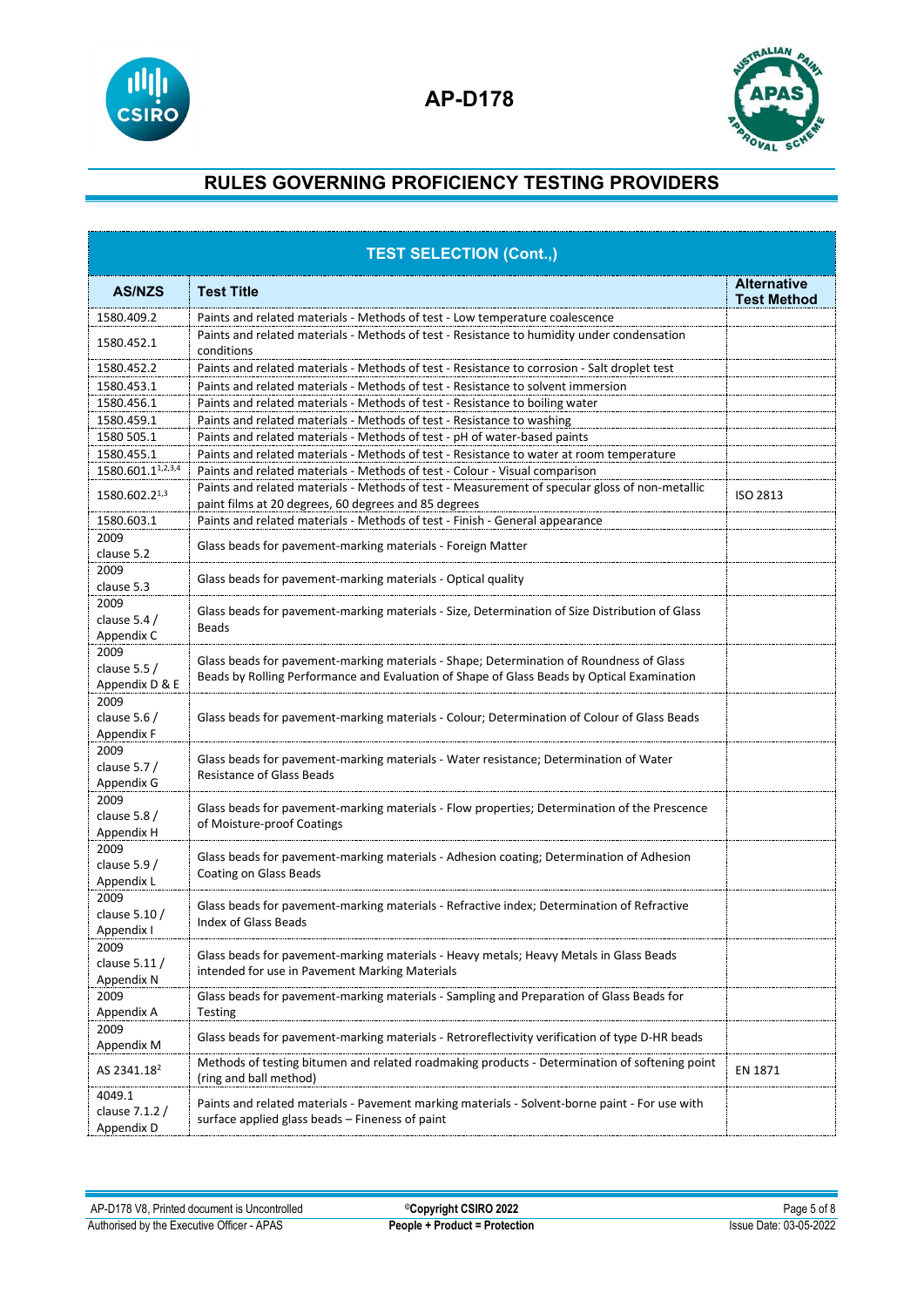



| <b>TEST SELECTION (Cont.,)</b>                     |                                                                                                                                                                                   |                                          |  |
|----------------------------------------------------|-----------------------------------------------------------------------------------------------------------------------------------------------------------------------------------|------------------------------------------|--|
| <b>AS/NZS</b>                                      | <b>Test Title</b>                                                                                                                                                                 | <b>Alternative</b><br><b>Test Method</b> |  |
| 4049.1<br>clause 7.1.8 /<br>Appendix G<br>Method 1 | Paints and related materials - Pavement marking materials - Solvent-borne paint - For use with<br>surface applied glass beads - Luminance of paint                                |                                          |  |
| 4049.1<br>clause 7.1.9 /<br>Appendix E             | Paints and related materials - Pavement marking materials - Solvent-borne paint - For use with<br>surface applied glass beads - Resistance to bleeding                            |                                          |  |
| 4049.2 clause<br>5.3 / Appendix<br>F               | Paints and related materials - Pavement marking materials - Thermoplastic pavement marking<br>material – For use with surface applied glass beads – Grading of inorganic material |                                          |  |
| 4049.2 clause<br>6.2 / Appendix<br><b>D&amp;G</b>  | Paints and related materials - Pavement marking materials - Thermoplastic pavement marking<br>material – For use with surface applied glass beads – Luminance factor              |                                          |  |
| 4049.2 clause<br>6.3 / Appendix<br>н               | Paints and related materials - Pavement marking materials - Thermoplastic pavement marking<br>material - For use with surface applied glass beads - Heat Stability                |                                          |  |
| 4049.2 clause<br>6.6 / Appendix                    | Paints and related materials - Pavement marking materials - Thermoplastic pavement marking<br>material – For use with surface applied glass beads – Flow resistance               |                                          |  |
| 4049.2 clause<br>6.7 / Appendix<br>$\mathbf{I}$    | Paints and related materials - Pavement marking materials - Thermoplastic pavement marking<br>material – For use with surface applied glass beads – Density                       |                                          |  |
| 4049.3<br>clause 6.1.2 /<br>Appendix E             | Paints and related materials - Pavement marking materials - Water-borne paint - For use with<br>surface applied glass beads - Fineness of paint                                   |                                          |  |
| 4049.3<br>clause 6.1.6 /<br>Appendix F             | Paints and related materials - Pavement marking materials - Water-borne paint - For use with<br>surface applied glass beads - Early washout resistance                            |                                          |  |
| 4049.3<br>clause 6.1.9 /<br>Appendix H             | Paints and related materials - Pavement marking materials - Water-borne paint - For use with<br>surface applied glass beads – Luminance factor                                    |                                          |  |
| 4049.4 clause<br>6.2.1/<br>Appendix F & H          | Paints and related materials - Pavement marking materials - High Performance pavement<br>marking systems - Luminance factor                                                       |                                          |  |
| APAS<br>document AP-<br>D181, clause 7             | Volatile Organic Compounds (VOC) Limits - Determination of VOC content                                                                                                            |                                          |  |

## **NOTE:**

- Any modifications to this list shall first be referred to APAS for confirmation.
- Tests selected from the above list for PT are dependent on the surface coating material that is the subject of test. Tests applicable to that material will be selected, at random, from the pool of tests.
- <sup>1</sup> Other AS/NZS tests also applicable to Solvent-borne pavement marking material testing
- <sup>2</sup> Other AS/NZS tests also applicable to Thermoplastic pavement marking material testing
- <sup>3</sup> Other AS/NZS tests also applicable to Water-borne pavement marking material testing
- <sup>4</sup> Other AS/NZS tests also applicable to Cold Applied Plastic (High Performance pavement marking systems) pavement marking material testing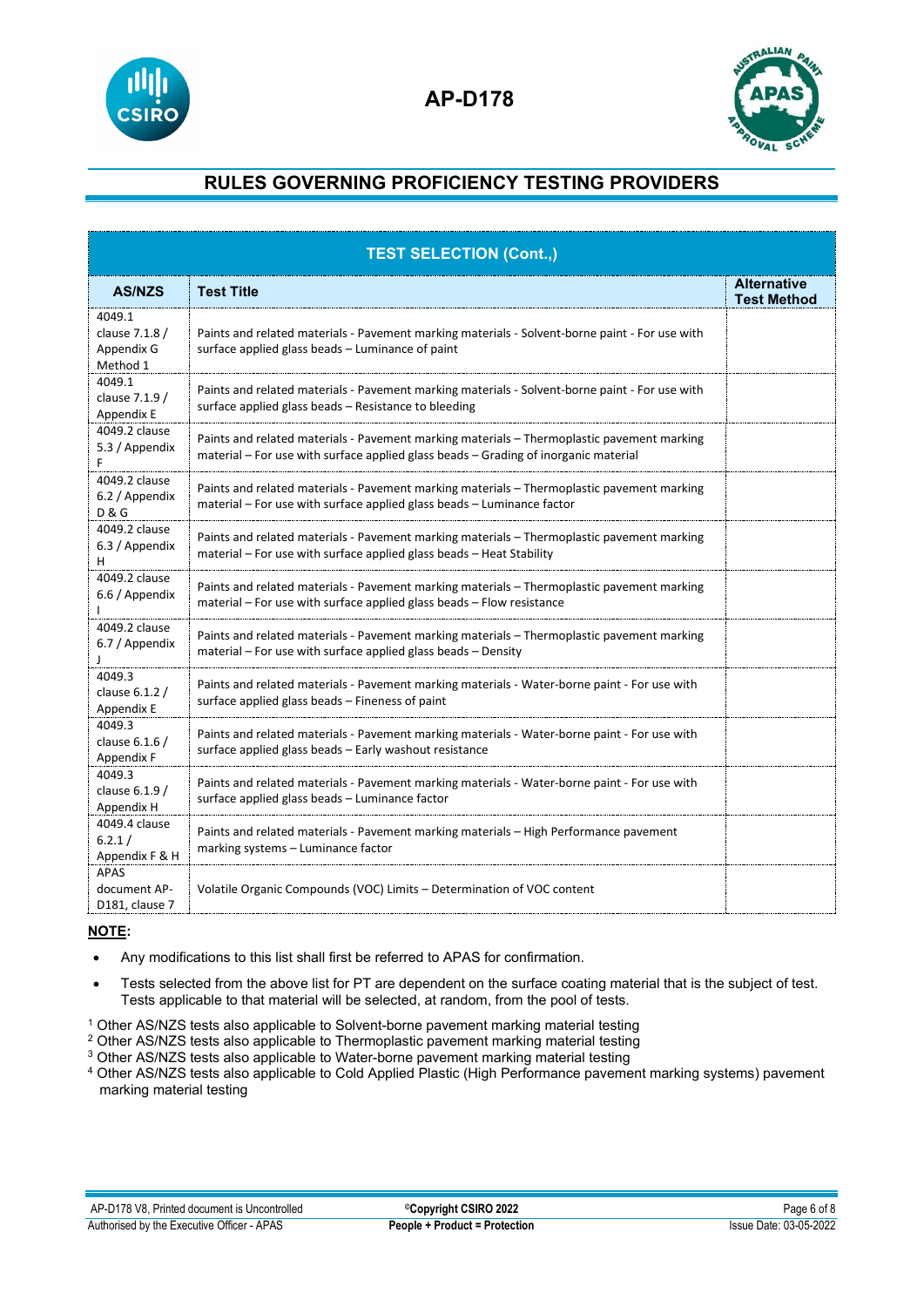



## **9 APPENDIX B**

| <b>Endorsed and Identified Proficiency Testing Providers<sup>1</sup></b>                                                                                                                                                                                                                                                                                                                                                                                                                                      |                              |                             |                       |
|---------------------------------------------------------------------------------------------------------------------------------------------------------------------------------------------------------------------------------------------------------------------------------------------------------------------------------------------------------------------------------------------------------------------------------------------------------------------------------------------------------------|------------------------------|-----------------------------|-----------------------|
| <b>Name</b>                                                                                                                                                                                                                                                                                                                                                                                                                                                                                                   | Website:                     | <b>Telephone</b><br>$No.$ : | Email:                |
| <b>ENDORSED<sup>2</sup> Proficiency Testing Provider</b>                                                                                                                                                                                                                                                                                                                                                                                                                                                      |                              |                             |                       |
| Australia                                                                                                                                                                                                                                                                                                                                                                                                                                                                                                     |                              |                             |                       |
| Surface Coatings Association Australia (SCAA)                                                                                                                                                                                                                                                                                                                                                                                                                                                                 | https://www.scaa.asn.au/     | 1800 803 378                | admin@scaa.asn.au     |
| <b>APAS Certificate No. PT0001</b><br>Testing Range: Current testing range includes all surface coating material types i.e., water and solvent-based paints, pavement<br>marking materials (cold applied plastics, thermoplastics, glass beads), flooring and specialty products.<br>Types of Tests: Testing of surface coating materials and prepared panels/samples as per Appendix A of this document.                                                                                                     |                              |                             |                       |
| <b>IDENTIFIED<sup>2</sup> Proficiency Testing Provider</b>                                                                                                                                                                                                                                                                                                                                                                                                                                                    |                              |                             |                       |
| Australia                                                                                                                                                                                                                                                                                                                                                                                                                                                                                                     |                              |                             |                       |
| Proficiency Testing Australia (pta)                                                                                                                                                                                                                                                                                                                                                                                                                                                                           | https://www.pta.asn.au/      | +61 2 9736 8397             | ptaenguiry@pta.asn.au |
| Testing Range: Current testing range is primarily water and solvent-based paints.<br>Types of Tests: Testing of paint samples includes but is not limited to: Consistency, Density, Non-Volatiles by Mass, Non-Volatiles by<br>Volume, pH, Contrast Ratio and Specular Gloss. Testing of panel samples includes but is not limited to: Determination of Pencil<br>Hardness of a Paint Film, Colour Measurement, Resistance to Impact, Adhesion, Specular Gloss, Dry Film Thickness and Solvent<br>Resistance. |                              |                             |                       |
| <b>New Zealand</b>                                                                                                                                                                                                                                                                                                                                                                                                                                                                                            |                              |                             |                       |
| New Zealand Paint Manufacturers Association<br>(Paintman)                                                                                                                                                                                                                                                                                                                                                                                                                                                     | https://www.paintman.org.nz/ | +64 9 910 0141              | admin@paintman.org.nz |
| Testing Range: Current testing range is primarily water and solvent-based paints.<br>Types of Tests: Condition in Container, Degree of Settling, Ease of Reincorporation, Non-Volatile Content by Mass, Density, pH,<br>Fineness of Grind, Viscosity (Stormer, Cone & Plate, Rotational), Gloss, Colour, Brush out and Finish.                                                                                                                                                                                |                              |                             |                       |

#### **NOTE:**

- 1 The above stated list of Endorsed and Identified Proficiency Testing Providers is based on current information. This list is not exclusive nor comprehensive and if any other suitable testing agency is identified, then application for Endorsement (as per the requirements set out in clause 6.1 of this document) can be sort at any time.
- 2 For further information on the definition of Endorsed and Identified Proficiency Testing Providers, refer to clause 3.1 c) & d).